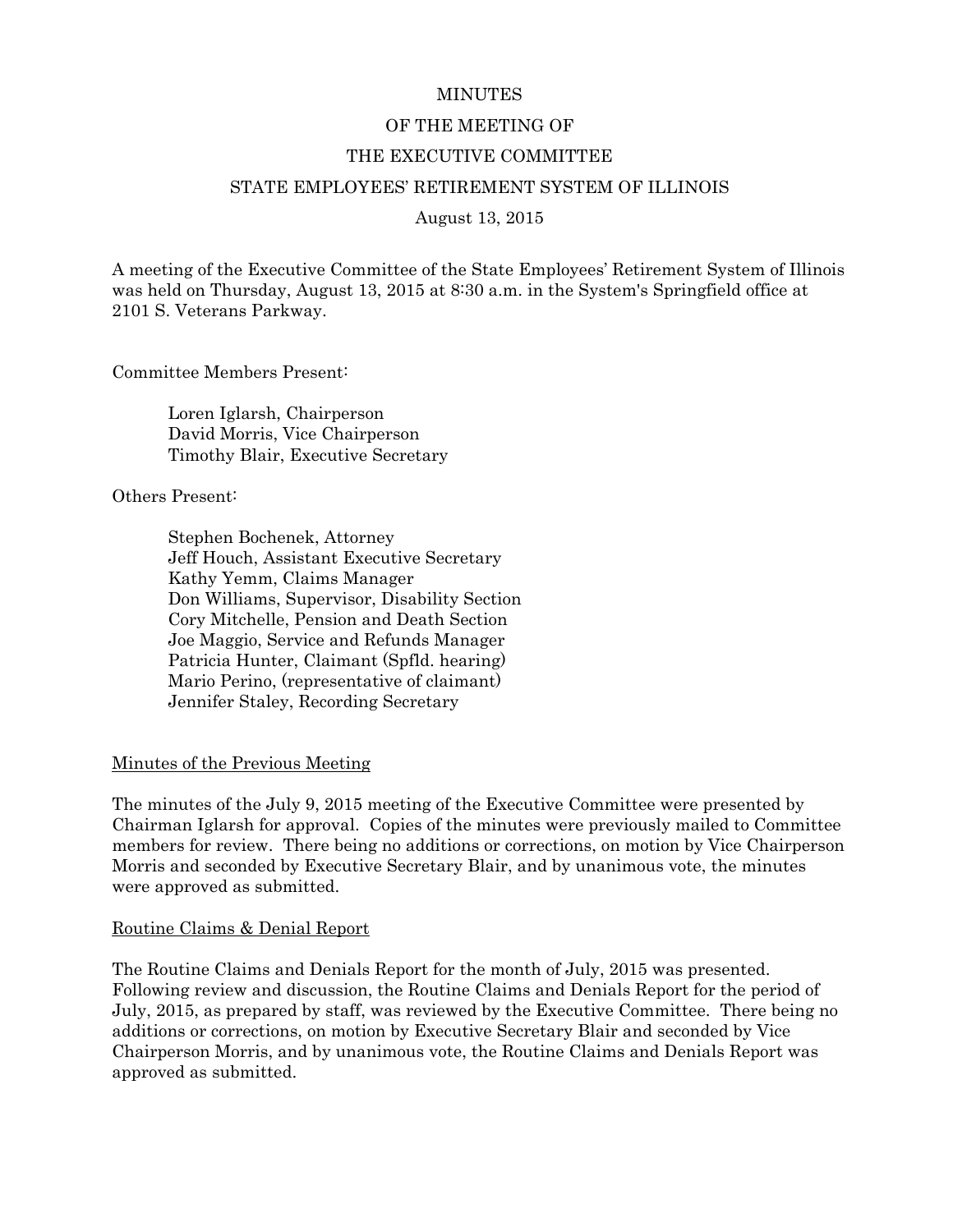# Old Business

# Brenda Sawyer – Temporary Disability

Ms. Sawyer is employed by the Secretary of State as an Administrative Assistant III Case Worker. Ms. Sawyer last worked June 10, 2014 and began a medical leave of absence June 16, 2014. She was expected to be off work for 8 weeks but at this time she is still off work.

Ms. Sawyer filed a workers' compensation claim which was denied on June 20, 2014. She has applied for temporary disability benefits through SERS.

Ms. Sawyer had an allergic reaction at work on June 10, 2014. Ms. Sawyer was referred to Phillip Wuertz, LCSW, whom she has been seeing since September 2, 2014.

Ms. Sawyer's file was reviewed by Medical Consultant #70. Overall, the history demonstrates that she is an insightful and compliant person. There has been improvement since the initial event, and a good prognosis is anticipated. In my opinion the illness is not severe, and she is not considered to be disabled from performing the duties of her job.

Ms. Sawyer was seen by Louis B. Cady, M.D. It is his opinion she has continuously, since June 14, 2014, been unable to perform her position or, in fact, be engaged in any active employment. Given the circumstances, she is not able to perform the duties assigned to her at this time.

Medical Consultant #70 reviewed Dr. Cady's report and opined Ms. Sawyer has been diagnosed with an unusual illness, which may have work implications, but the other symptoms do not prevent the performance of work.

Ms. Sawyer was evaluated on March 31, 2015 by M.A. Park, M.D., at Mayo Clinic. Medical Consultant #70 reviewed Dr. Park's medical records and opined the latest medical data does not support the presence of a disability.

Ms. Brenda Sawyer was present at the May 14, 2015 meeting and gave an in-depth accounting of her illness. She stated she is still undergoing medical testing and depending on the outcome, will see if her condition could be treated or controlled.

After hearing the basis of the appeal at the May 14th Executive Committee, Attorney Reid-Peterson advised she will pass on the information to Attorney Bochenek.

Ms. Sawyer's agency was contacted regarding her working conditions to see if anything could be altered to accommodate her situation in the work environment. At the present time, nothing would be done.

After some discussion by the Executive Committee at its June, 2015 meeting, the case was referred to Attorney Bochenek for a recommendation to present at the July Executive Committee meeting.

At the July, 2015 Executive Committee meeting the Committee determined that since a medical basis, as well as a psychiatric basis, was being asserted as the reason for the disability, the Committee needed to refer this matter to one of the medical consultants for the System for their review and opinion.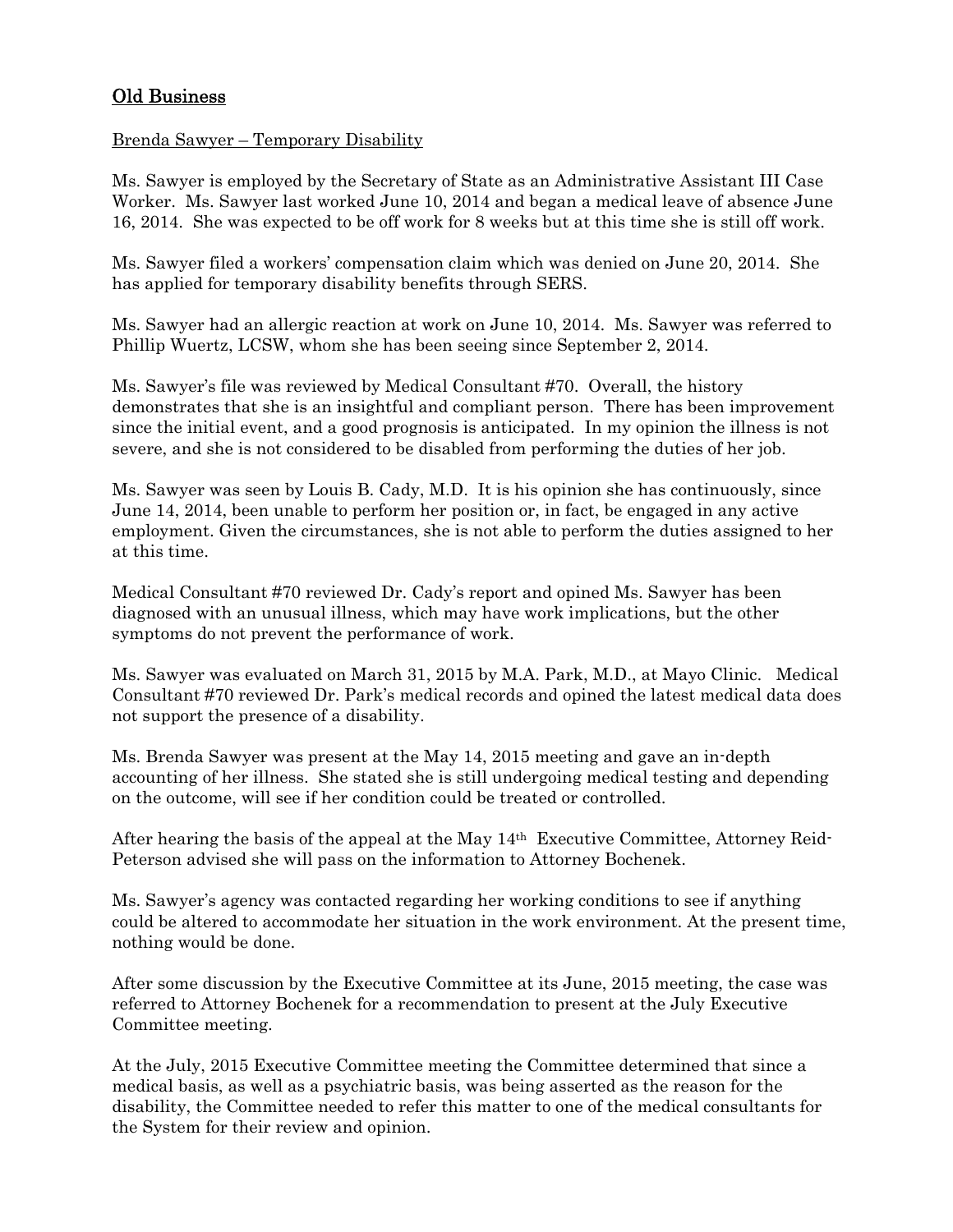At the August, 2015 Executive Committee meeting it was noted that no additional medical information had been submitted from the medical consultant. The case is deferred until such information is received.

# New Business

# Patricia Hunter – Reduction of Repayment

Patricia Hunter requested a personal appeal and attended the Executive Committee meeting with her representative, Mario Perino, who presented her situation and provided a listing of her income and expenses.

Ms. Hunter is asking for an appeal of her monthly repayment plan amount which was previously set by the SERS Executive Committee in September 2014, and then adjusted as a result of an informal conference with Vouchering in May 2015.

Ms. Hunter had previously received nonoccupational disability benefits from SERS for a time period in which she was also receiving SSA. Her original overpayment was \$16,896.00 for August 2007 through June 2008. She repaid her original overpayment promptly and her future benefits were offset until the time she had returned to work in May 2010. Ms. Hunter went back on SERS' disability benefit in April, 2011 and SERS resumed paying her a non-occupational benefit in May, 2011; however, her benefit was not offset for SSA from May, 2011 through February, 2014. This created an overpayment of \$57,427.34. Her overpayment now has an outstanding balance of \$54,413.51.

She had previously appealed twice to the Executive Committee in regard to the SSA overpayment. Each time it has been denied.

The Vouchering Section has already adjusted the repayment amount from \$500.00 to \$400.00 per month. Ms. Hunter has now re-applied for SERS' non-occupational disability benefit and feels that she needs an even lower monthly payment amount to SERS for her outstanding balance in order to meet her monthly obligations. Vouchering has offered her a \$200.00 repayment while on disability due to the fact that she would only be receiving 50% of her income. She still feels like that amount would be too high. She is now making an appeal to the SERS Executive Committee to be granted a lower repayment amount. Vouchering would like guidance before lowering the amount even further, as it will be considerably less than the original agreed upon amount.

Ms. Hunter will be eligible for a pension January 1, 2017 at an amount that will be less than her current disability entitlement, but would not be reduced by social security benefits. She currently has contributions totaling \$50,184.42 on deposit with SERS.

After discussing the case, a motion was made by Vice Chairperson Morris to put a 6 month "hold" on Ms. Hunter's repayment and to review the case at the end of the 6 month period to see if her financial condition has improved, allowing her to resume repayment. Ms. Hunter must also advise us if she receives social security benefits. The motion was seconded by Executive Secretary Blair and all were in favor.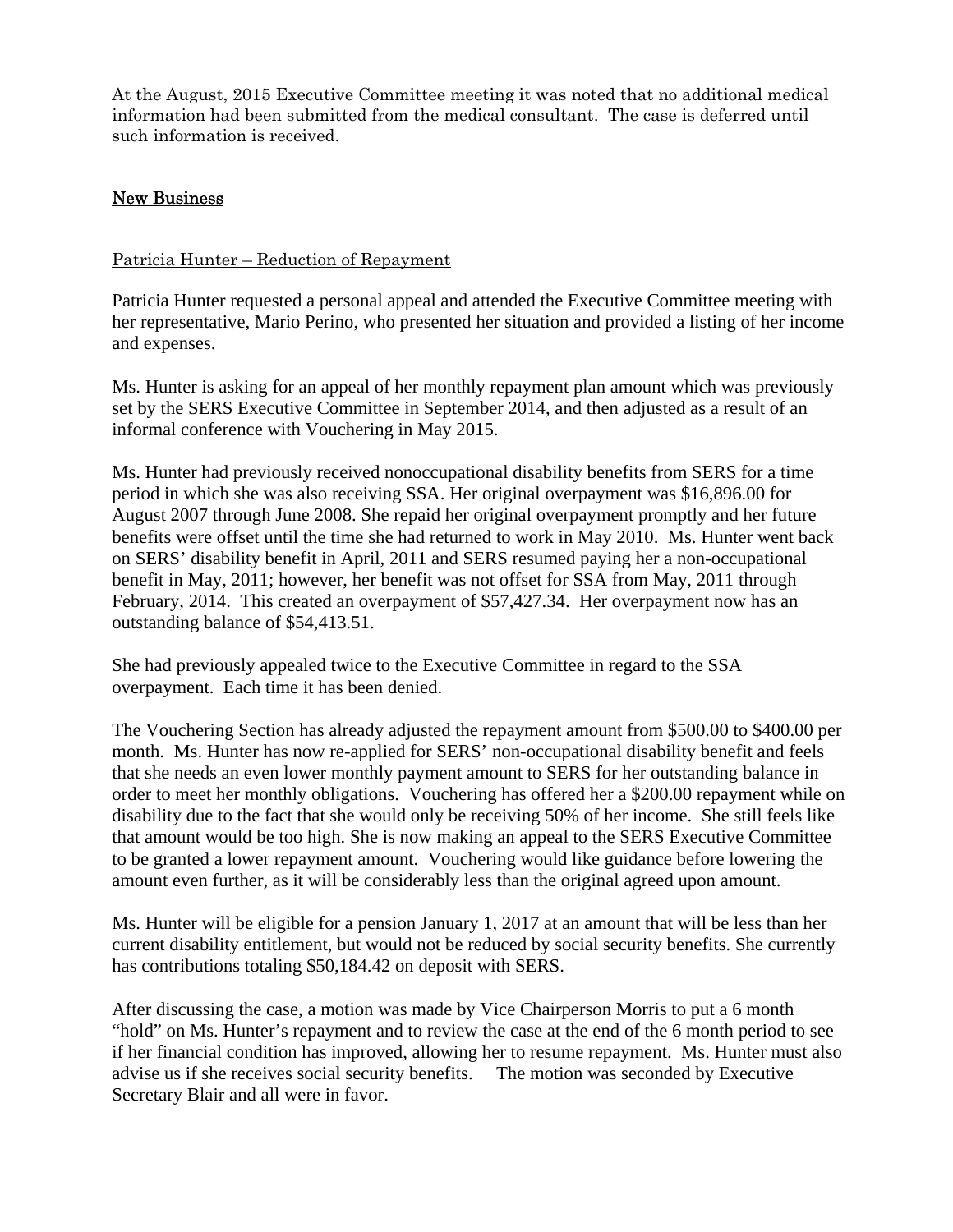# Derrick Cannon – Disability – Waiver of 90 day filing period

Derrick Cannon is employed as a Security Officer for the Department of Human Services, Elgin Mental Health Center. He is appealing the denial of his right to file for a nonoccupational disability claim based on the 90 day rule. He last worked on June 21, 2014 and was removed from the payroll on July 31, 2014. His 90 day filing period expired October 29, 2014. SERS received notification from the member's agency on September 5, 2014; however, the claim was purged as the member did not complete the application process. Member completed his application for nonoccupational disability benefits on June 8, 2015 with help from friends and his retirement coordinator, as he did not understand the application process. He sent his last required form to SERS on July 24, 2015. With the help from co-workers he is now pursuing the right to file for nonoccupational disability benefits for the period July 14, 2014 to present and wishes for the Executive Committee to waive the 90 day period.

After discussing the case, Chairman Iglarsh moved for approval of Derrick Cannon's request to waive the 90 day filing period, seconded by Vice Chairperson Morris. All were in favor.

# Jennifer Woodworth – Temporary Disability Denial

Jennifer Woodworth worked as a Veteran's Nursing Assistant at Veteran's Affairs. She began an occupational leave August 19, 2009 through August 15, 2012. She has never returned to work and her workers' compensation claim is still open. Ms. Woodworth has applied for a temporary disability benefit due to an injury. She has also applied for a Nonoccupational disability due to other issues with an onset of April 4, 2015.

The file was sent to Medical Consultant #70. He reviewed all of the medical records and concluded: 1) There is insufficient evidence in this file to further comment on the first claim, and 2) there is no indication of any further diagnostic work-up being pursued or any outstanding consultation for the second issue. There is no evidence to indicate a disability at the present time.

The Disability Section sent a letter of denial to Ms. Woodworth dated June 30, 2015. She would now like to appeal that denial.

After some discussion and based on medical information submitted, Executive Secretary Blair made a motion to deny Ms. Woodworth's appeal for disability benefits, seconded by Chairman Iglarsh. All were in favor.

# Shirley Pribble – Dis – SSA overpayment – reduced pay plan

Shirley Pribble incurred an overpayment of her nonoccupational disability benefits in the amount of \$30,402.00 due to the approval of retroactive social security benefits. Ms. Pribble received a social security disability award as a result of SERS providing representation from Midwest Disability.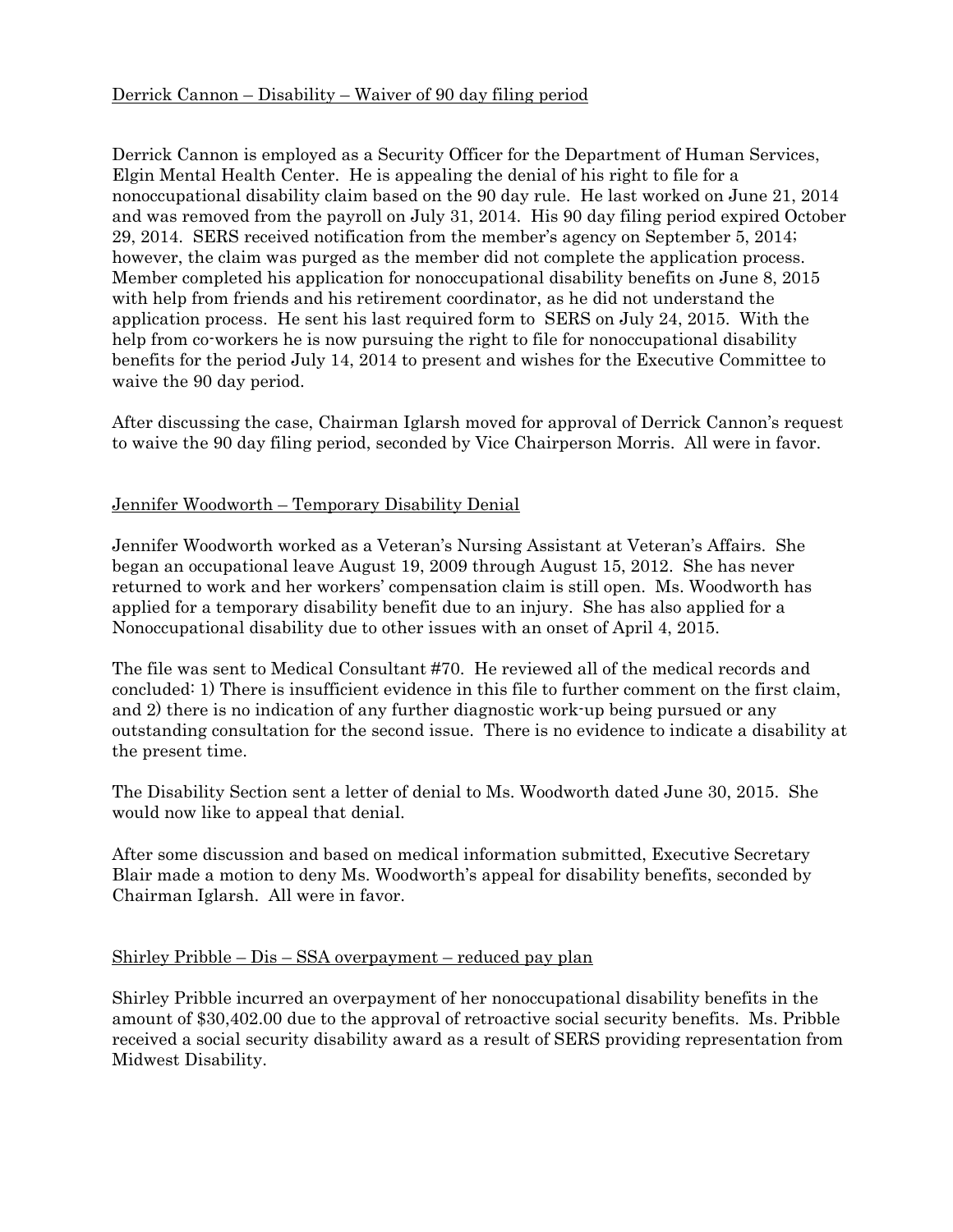Ms. Pribble had initially sent in \$5,000.00 from her retroactive SSA award. SERS then began applying her gross disability benefit effective with her check issued in November, 2012. At the time her benefit ceased in April, 2015 (due to half time) a total of \$19,848.76 had been applied to her overpayment account.

Now that Ms. Pribble is no longer on a benefit from SERS and is required to send the payments direct each month, she is requesting to repay the remaining balance of \$10,553.24 at the rate of \$50.00 per month. If allowed, this will take 17 years and 1 month to satisfy the balance. Ms. Pribble had previously entered into a repayment agreement for a monthly payment of \$410.00. She is claiming that this amount is now causing undue hardship and that she does not have the funds to repay that large of an amount each month. Note – she will be eligible to begin receiving her pension in either 2026 or 2031, depending on her medical status, at which point SERS would resume deducting the gross monthly benefit.

Based on Ms. Pribble's current retirement account, contributions are on deposit totaling \$20,437.72, which is more than the amount owed to SERS. Since the repayment rate of \$50.00 per month would take well over the normal maximum of 5 years, the Vouchering Section is seeking the opinion of the Committee to allow a reduced repayment plan.

After discussing the case, Chairman Iglarsh made a motion to approve Ms. Pribble's appeal to lower her repayment amount to \$50.00 per month, seconded by Executive Secretary Blair. All were in favor.

# Edward McGhee – Dis – SSA overpayment – reduced pay plan

Edward McGhee is requesting a re-appeal of his overpayment that was incurred for his nonoccupational disability benefits due to the approval of retroactive social security disability benefits that he had applied for on his own.

Mr. McGhee called SERS and stated that he did not have the funds to repay his overpayment in the amount of \$22,410.54 and that the required \$375.00 per month (for 60 months) was unaffordable. He was then informed of the process for appeal at that time. Mr. McGhee's initial appeal was denied in June, 2015. He called SERS and inquired as to the reason why and again reiterated the fact that he can't afford the \$375.00 per month. He was then informed of the re-appeal process.

Mr. McGhee has now submitted a monthly budget outline to correspond with the previously submitted copies of bills as evidence that he cannot afford the repayment that is required by SERS in order to meet the established guidelines for collection. He originally indicated that at the most he could only afford a \$200.00 per month repayment plan. Based on the total amount of the overpayment, it would take over nine years to repay the balance owed. The normal time period for repayment is 3 years, with up to 5 years as the maximum.

Mr. McGhee is eligible to receive disability benefits in the monthly gross amount of \$823.16 until January, 2016. He will then be eligible to go directly to pension at that time. He is currently eligible for a monthly pension in the gross amount of \$703.74.

Based on Mr. McGhee's current retirement account, contributions are on deposit totaling \$18,478.51 and his overpayment balance is \$22,410.54.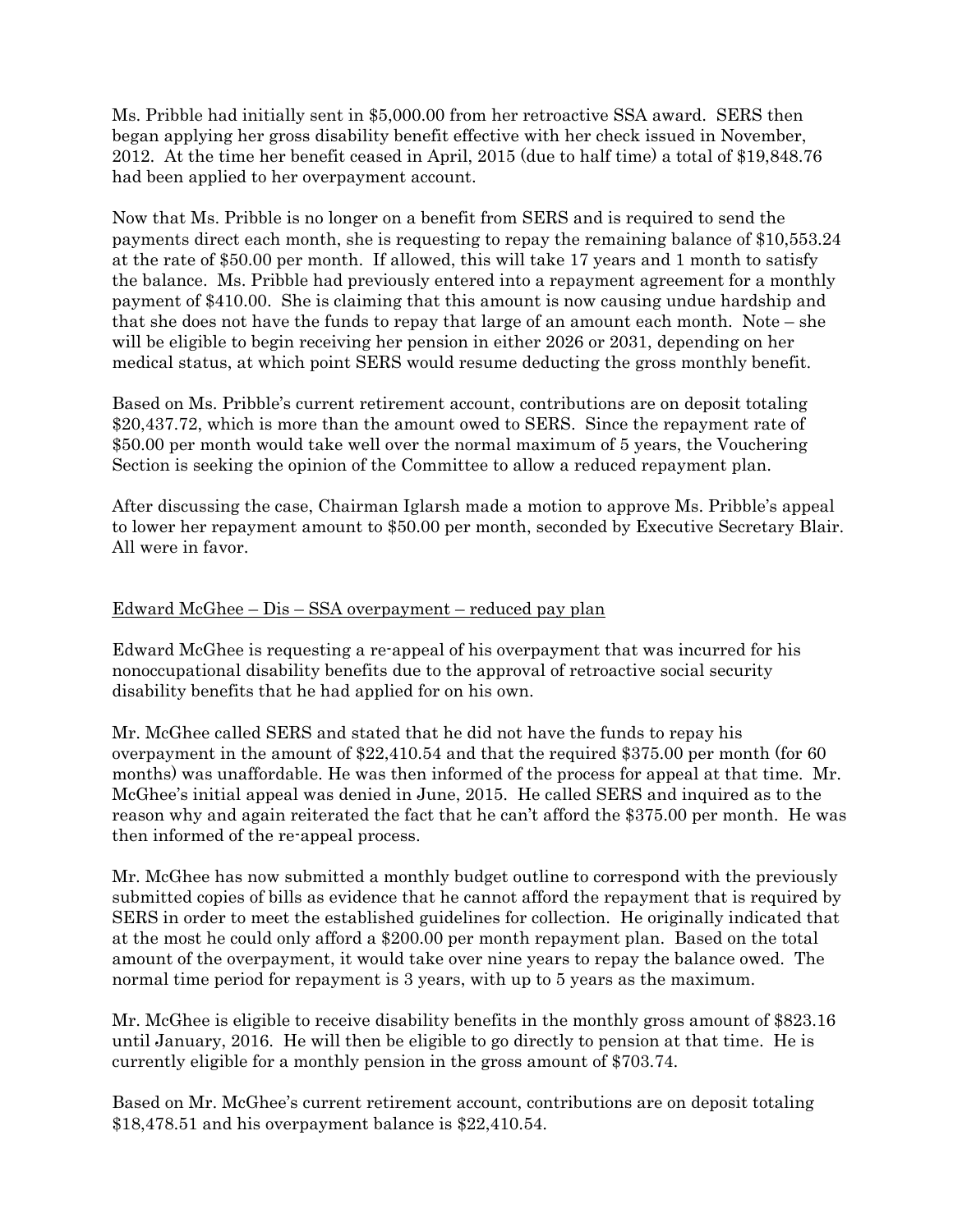The Vouchering Section is asking for guidance on setting up parameters for a monthly repayment plan for Mr. McGhee while on disability and pension.

After discussing the case, a motion was made by Chairman Iglarsh for a conditional approval to allow Mr. McGhee to repay at the rate of \$200.00 per month for 6 months and to review the case at the end of the 6 month period. The motion was seconded by Vice Chairperson Morris. All were in favor.

# Timothy Mabrey – Pension request to repay survivor contribution refund

Timothy Mabrey retired effective December 1, 2011. Mr. Mabrey did not list his minor son, Noah Mabrey, on his retirement application as a dependent child. He received a survivor contribution refund of \$7,228.44.

Timothy Mabrey died on July 16, 2015. A \$500.00 death benefit is due to his named beneficiary.

Mr. Mabrey's son, Noah, is 16 years old. Mr. Mabrey's ex-spouse, Olivia Jones, is requesting to repay the survivor contribution refund to establish a survivor annuity for their child.

After discussing the case, a motion was made by Vice Chairperson Morris to deny the request to repay the survivor contribution refund, seconded by Executive Secretary Blair. All were in favor.

#### Faith Richardson – Pension – Waiver of death benefits

A beneficiary of Faith Richardson is requesting a waiver of death benefits.

Faith Richardson, an active state employee, died on June 5, 2015. A death benefit is payable in the amount of \$163,130.71.

Ms. Richardson listed three beneficiaries; her sisters Rhondia McPike and Gwendolyn Richardson Rogers, and her brother, Jeffrey Richardson.

Rhondia McPike has signed a waiver of benefits for her portion of the death benefit. She feels that her siblings, Gwendolyn Richardson Rogers and Jeffrey Richardson, took care of Faith Richardson and deserve the money more than herself. If approved, Gwendolyn and Jeffrey would split the lump sum death benefit equally.

After some discussion, a motion was made by Executive Secretary Blair to approve the waiver of death benefits for Rhondia McPike, seconded by Vice Chairperson Morris. All were in favor.